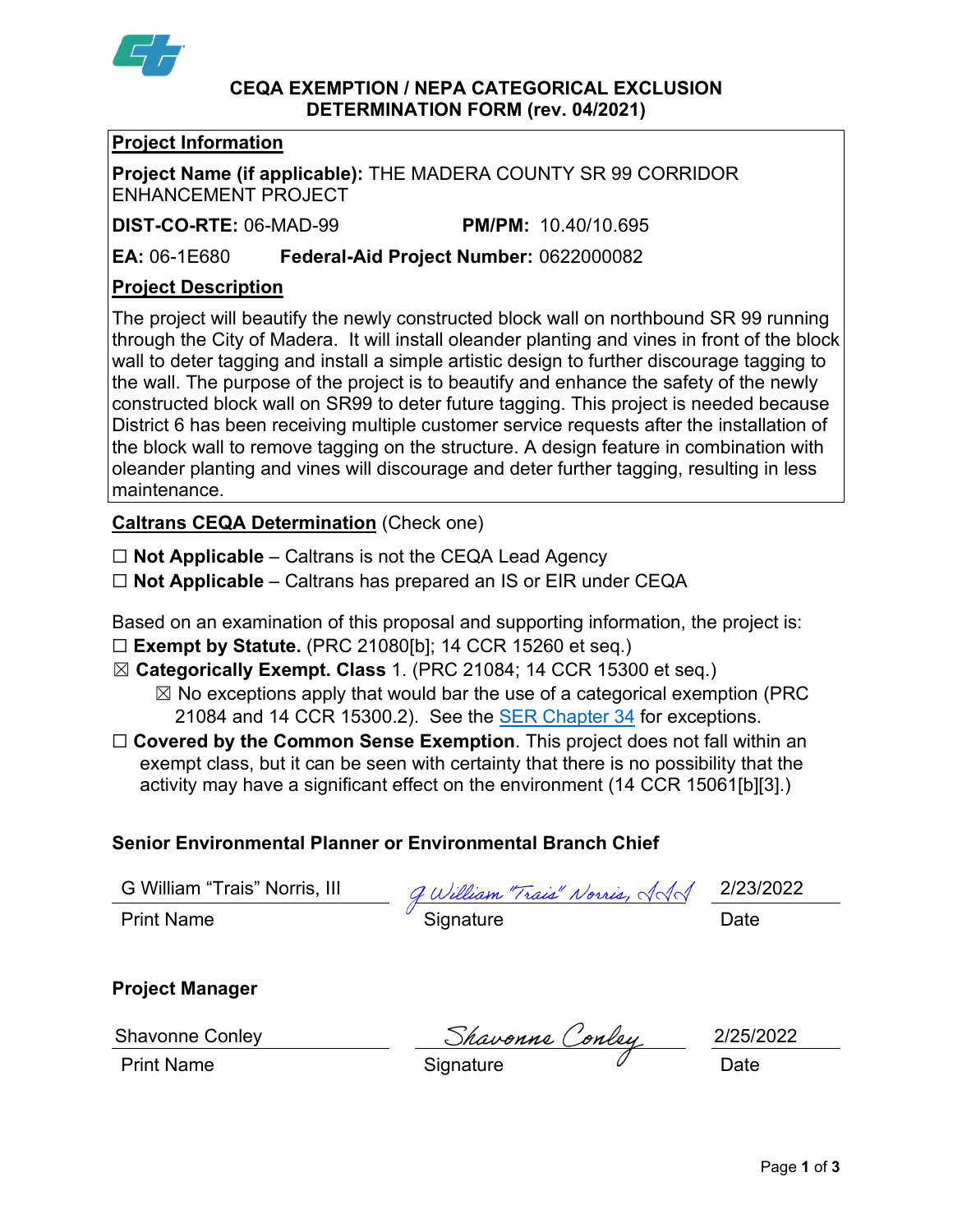

# **Caltrans NEPA Determination** (Check one)

## ☒ **Not Applicable**

Caltrans has determined that this project has no significant impacts on the environment as defined by NEPA, and that there are no unusual circumstances as described in 23 CFR 771.117(b). See [SER Chapter 30](https://dot.ca.gov/programs/environmental-analysis/standard-environmental-reference-ser/volume-1-guidance-for-compliance/ch-30-categorical-exclusions#exception) for unusual circumstances. As such, the project is categorically excluded from the requirements to prepare an EA or EIS under NEPA and is included under the following:

☐ **23 USC 326:** Caltrans has been assigned, and hereby certifies that it has carried out the responsibility to make this determination pursuant to 23 USC 326 and the Memorandum of Understanding dated April 18, 2019, executed between FHWA and Caltrans. Caltrans has determined that the project is a Categorical Exclusion under:

☐ **23 CFR 771.117(c): activity (c)(Enter activity number)**

☐ **23 CFR 771.117(d): activity (d)(Enter activity number)**

☐ **Activity Enter activity number listed in Appendix A of the MOU between FHWA and Caltrans**

□ 23 USC 327: Based on an examination of this proposal and supporting information, Caltrans has determined that the project is a Categorical Exclusion under 23 USC 327. The environmental review, consultation, and any other actions required by applicable Federal environmental laws for this project are being, or have been, carried out by Caltrans pursuant to 23 USC 327 and the Memorandum of Understanding dated December 23, 2016 and executed by FHWA and Caltrans.

# **Senior Environmental Planner or Environmental Branch Chief**

| <b>Print Name</b>                    | Signature | Date |
|--------------------------------------|-----------|------|
| <b>Project Manager/ DLA Engineer</b> |           |      |
| <b>Print Name</b>                    | Signature | Date |

**Date of Categorical Exclusion Checklist completion (if applicable):** N/A **Date of Environmental Commitment Record or equivalent:** See continuation sheet: Avoidance/Minimization Measures (2/9/22)

Briefly list environmental commitments on continuation sheet if needed (i.e., not necessary if included on an attached ECR). Reference additional information, as appropriate (e.g., additional studies and design conditions).